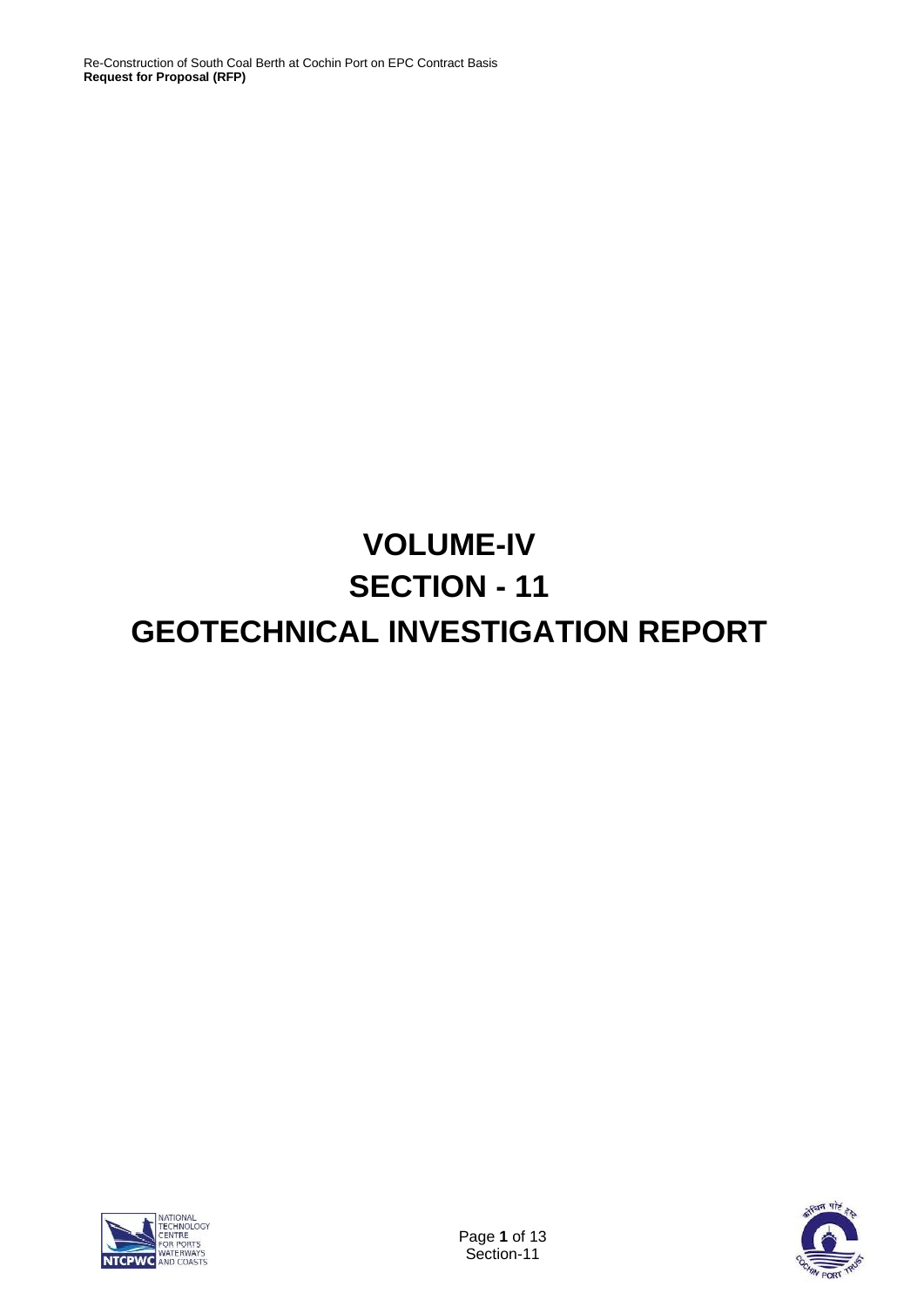## **TABLE OF CONTENTS**

| $\mathsf{A}$ |  |
|--------------|--|
| B            |  |
|              |  |
| 2            |  |
| 3            |  |
|              |  |
|              |  |



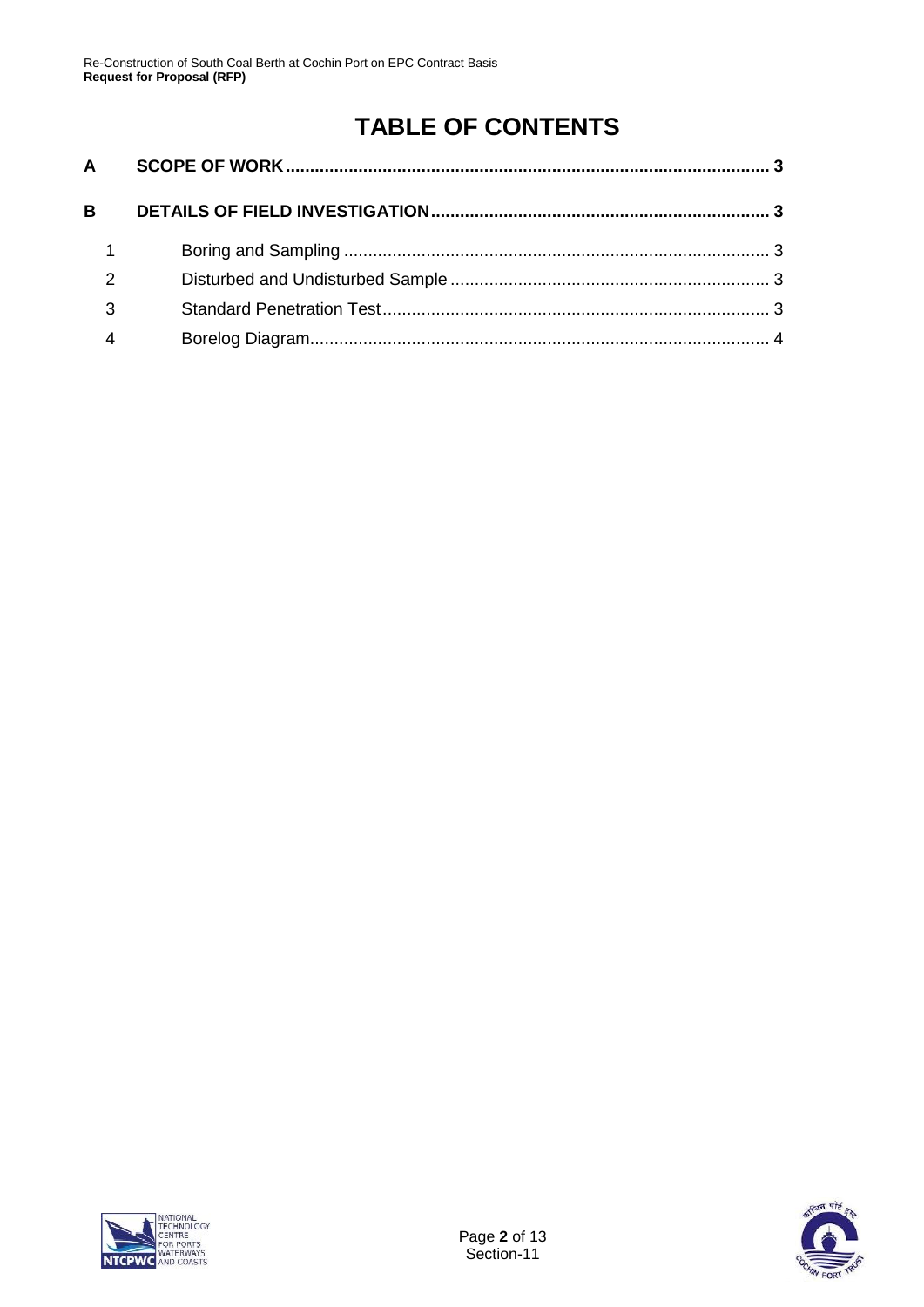### <span id="page-2-0"></span>**A SCOPE OF WORK**

- 1.1 Conducting Geo-Technical Investigation up to a depth of 70m below the existing sea- bed level.
- 1.2 Conducting laboratory tests on the samples collected and thereby determining various index and engineering properties and summarising the detail of soil classification.

#### <span id="page-2-1"></span>**B DETAILS OF FIELD INVESTIGATION**

#### <span id="page-2-2"></span>**1 BORING AND SAMPLING**

1.1 The drilling was advanced with the help of rotary drilling machine equipped with diesel engine and high-pressure water pump and other drilling accessories, rods, core barrels, etc., The drilling was conducted as per relevant IS Specifications.

#### <span id="page-2-3"></span>**2 DISTURBED AND UNDISTURBED SAMPLE**

2.1 Disturbed and Undisturbed soil samples were obtained depending upon the nature of soil from different depths in the bore hole. The Undisturbed samples were collected in sampling tubes. The ends of the tubes are sealed with molten wax to prevent evaporation. These samples were subsequently tested in the laboratory so as to determine the various index and engineering proportion of various sub soil strata met in the bore holes.

#### <span id="page-2-4"></span>**3 STANDARD PENETRATION TEST**

3.1 Standard Penetration Test (SPT) was performed in the borehole. The standard split spoon sampler, attached to a string of drill rods was lowered to the bottom of the hole and allowed to rest under self-weight. The drill rods were connected to driving assembly which consisted of a hosting equipment's, a drive weight of 63.5kg, and a guide to ensure a 75cm free fall of hammer on an anvil. The number of hammer blows that were required to penetrate the sampler through three runs of 150mm each were recorded. Initial driving of 150mm was disregarded and the number of blows required to drive the sampler through the remaining 300mm is called blow count or penetration number (N). At the end of the test, the sampler was withdrawn and the soil extracted for subsequent testing in the laboratory. If the penetration was less than 30cm for 50 blows, it is considered as refusal and the actual penetration was recorded.



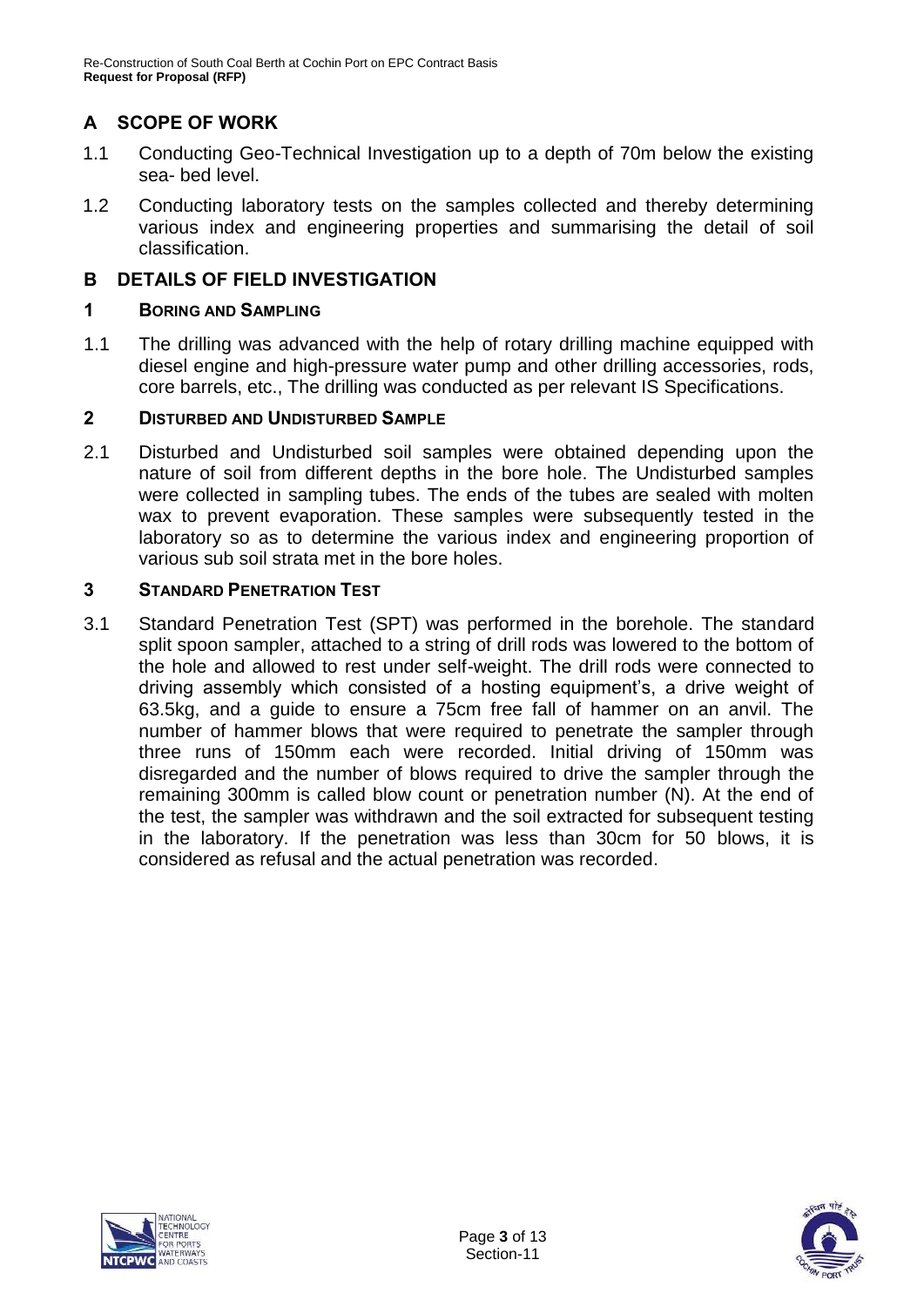#### <span id="page-3-0"></span>**4 BORELOG REPORT**

| <b>Depth</b>           |                                                                             | <b>Sample</b>          |                | <b>SPT Details</b> |                | "N"          | <b>Remarks</b>   |
|------------------------|-----------------------------------------------------------------------------|------------------------|----------------|--------------------|----------------|--------------|------------------|
| below<br>GL(m)         | <b>Soil Profile</b>                                                         | type<br><b>SPT/UDS</b> | 15             | 30                 | 45             | <b>Value</b> |                  |
| Om to<br>1.50m         | Very loose silty<br>clay with sea<br>shells                                 | 1.50m                  | $\mathbf{1}$   | 0                  | $\mathbf{1}$   | 01           | Washed<br>sample |
| 1.50m to<br>3.00m      | Very loose silty<br>clay with sea<br>shells                                 | 3.00m                  | $\mathbf{1}$   | 0                  | 1              | 01           | Washed<br>sample |
| 3.00m to<br>4.50m      | Very loose silty<br>clay with sea<br>shells                                 | 4.50m                  | 1              | 1                  | $\overline{0}$ | 01           | Washed<br>sample |
| 4.50m to<br>6.00m      | Very loose silty<br>clay with sea<br>shells                                 | 6.00m                  | $\overline{2}$ | 4                  | 5              | 09           |                  |
| 6.00m to<br>7.50m      | <b>Blackish silty</b><br>clay with sea<br>shells                            | 7.50m                  | $\overline{2}$ | 5                  | $\overline{7}$ | 12           |                  |
| 7.50m to<br>9.00m      | <b>Blackish silty</b><br>clay with sea<br>shells                            | 9.00m                  | 2              | 4                  | $\overline{7}$ | 11           |                  |
| 9.00m to<br>10.50m     | <b>Blackish silty</b><br>clay with sea<br>shells                            | 10.50m                 | 3              | 5                  | $\overline{7}$ | 12           |                  |
| 10.50m to<br>12.00m    | <b>Blackish silty</b><br>clay with sea<br>shells                            | 12.00m                 | 3              | 6                  | $\overline{7}$ | 13           |                  |
| 12,00m to<br>13.50m    | <b>Blackish silty</b><br>clay with sea<br>shells                            | 13.50m                 | 3              | 5                  | $\overline{7}$ | 12           |                  |
| 13.50m<br>to<br>15.00m | <b>Blackish silty</b><br>clay with sea<br>shells                            | 15.00m                 | 3              | 6                  | 8              | 14           |                  |
| 15.00m<br>to<br>16.50m | <b>Blackish silty</b><br>clay with sea<br>shells                            | 16.50m                 | 5              | 6                  | 9              | 15           |                  |
| 16.50m<br>to<br>18.00m | Grayish silty<br>clay with fine<br>particles of<br>whitish yellow<br>colour | 18.00m                 | 6              | 10                 | 15             | 25           |                  |
| 18.00m<br>to<br>19.50m | Grayish silty<br>clay with fine<br>particles of<br>whitish yellow<br>colour | 19.50m                 | 9              | 15                 | 20             | 35           |                  |

Bore log data of Marine Bore Hole – 1

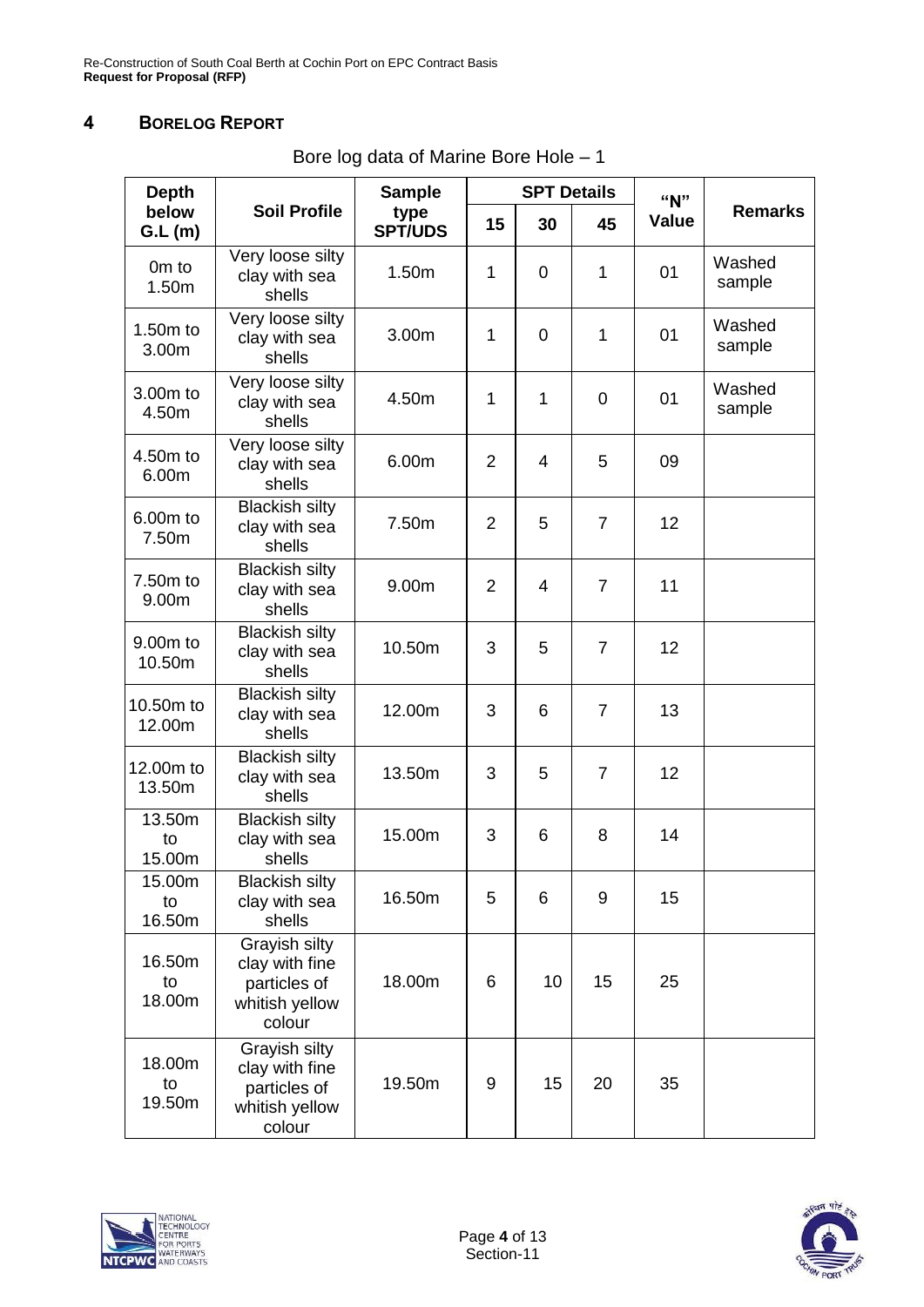| <b>Depth</b>           |                                                                             | <b>Sample</b>          |    | <b>SPT Details</b> |    | "N"   |                |
|------------------------|-----------------------------------------------------------------------------|------------------------|----|--------------------|----|-------|----------------|
| below<br>GL(m)         | <b>Soil Profile</b>                                                         | type<br><b>SPT/UDS</b> | 15 | 30                 | 45 | Value | <b>Remarks</b> |
| 19.50m<br>to<br>21.00m | Grayish silty<br>clay with fine<br>particles of<br>whitish yellow<br>colour | 21.00m                 | 10 | 15                 | 21 | 36    |                |
| 21.00m<br>to<br>23.50m | Grayish silty<br>clay with fine<br>particles of<br>whitish yellow<br>colour | 23.50m                 | 13 | 18                 | 24 | 42    |                |
| 23.50m<br>to<br>25.00m | Grayish silty<br>clay with fine<br>particles of<br>whitish yellow<br>colour |                        | 15 | 20                 | 25 | 45    |                |
| 25.00m<br>to<br>26.50m | Grayish silty<br>clay with fine<br>particles of<br>whitish yellow<br>colour | 26.50m                 | 9  | 15                 | 18 | 33    |                |
| 26.50m<br>to<br>28.00m | Silty clay in<br>whitish grey<br>colour                                     | 28.00m                 | 18 | 31                 | 41 | 72    |                |
| 28.00m<br>to<br>29.50m | Silty clay in<br>whitish grey<br>colour                                     | 29.50m                 | 20 | 33                 | 45 | 78    |                |
| 29.50m<br>to<br>31.00m | Grayish silty<br>clay with shells<br>and kankar                             | 31.00m                 | 22 | 35                 | 45 | 80    |                |
| 31.00m<br>to<br>32.50m | Grayish silty<br>clay with shells<br>and kankar                             | 32.50m                 | 23 | 35                 | 46 | 81    |                |
| 32.50m<br>to<br>34.00m | Grayish silty<br>clay with shells<br>and kankar                             | 34.00m                 | 15 | 18                 | 20 | 38    |                |
| 34.00m<br>to<br>35.50m | Silty clay in<br>greenish gray<br>colour                                    | 35.50m                 | 16 | 18                 | 21 | 39    |                |
| 35.50m<br>to<br>37.00m | Silty clay in<br>greenish gray<br>colour                                    | 37.00m                 | 16 | 19                 | 22 | 41    |                |
| 37.00m<br>to<br>38.50m | <b>Blackish</b><br>silty<br>clay                                            | 38.50m                 | 10 | 18                 | 24 | 42    |                |



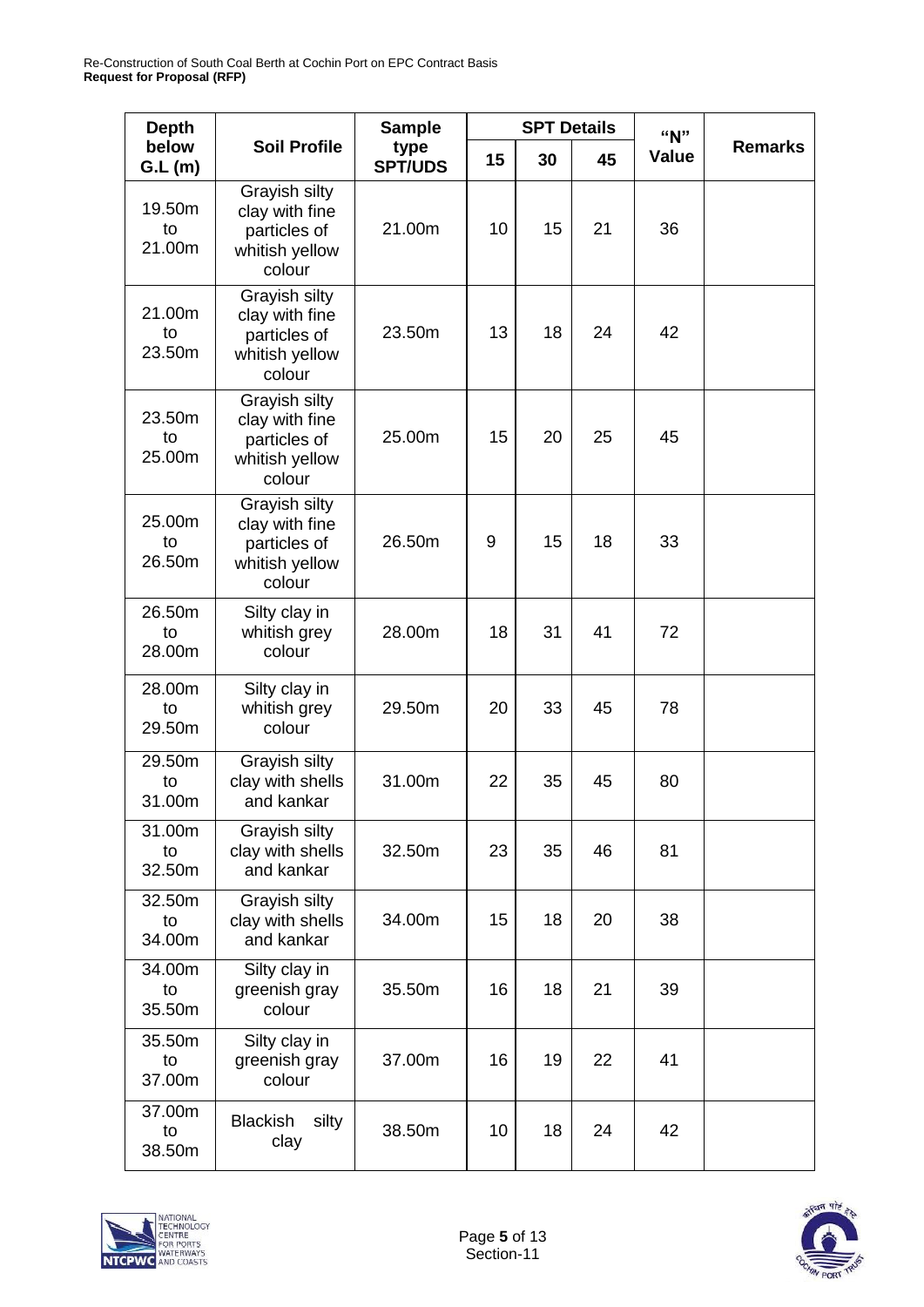| <b>Depth</b>           |                                                                 | <b>Sample</b>          |    | <b>SPT Details</b> |                      | "N"   |                |
|------------------------|-----------------------------------------------------------------|------------------------|----|--------------------|----------------------|-------|----------------|
| below<br>GL(m)         | <b>Soil Profile</b>                                             | type<br><b>SPT/UDS</b> | 15 | 30                 | 45                   | Value | <b>Remarks</b> |
| 38.50m<br>to<br>40.00m | <b>Blackish</b><br>silty<br>clay                                | 40.00m                 | 12 | 19                 | 25                   | 44    |                |
| 40.00m<br>to<br>41.50m | <b>Blackish</b><br>silty<br>clay                                | 41.50m                 | 12 | 17                 | 23                   | 40    |                |
| 41.50m<br>to<br>43.00m | <b>Blackish</b><br>silty<br>clay                                | 43.00m                 | 14 | 18                 | 25                   | 43    |                |
| 43.00m<br>to<br>44.50m | <b>Blackish</b><br>silty<br>clay                                | 44.50m                 | 15 | 18                 | 26                   | 44    |                |
| 44.50m<br>to<br>46.00m | <b>Blackish</b><br>silty<br>clay                                | 46.00m                 | 15 | 19                 | 25                   | 44    |                |
| 46.00m<br>to<br>47.50m | <b>Blackish silty</b><br>clay with<br>decayed coal<br>particles | 47.50m                 | 27 | 35                 | 48                   | 83    |                |
| 47.50m<br>to<br>49.00m | <b>Blackish silty</b><br>clay with<br>decayed coal<br>particles | 49.00m                 | 30 | 38                 | 50                   | 88    |                |
| 49.00m<br>to<br>50.50m | <b>Blackish silty</b><br>clay with<br>decayed coal<br>particles | 50.50m                 | 48 | >100               | >100                 | >100  |                |
| 50.50m<br>to<br>52.00m | <b>Blackish silty</b><br>clay with<br>decayed coal<br>particles | 52.00m                 | 50 | >100               | >100                 | >100  |                |
| 52.00m<br>to<br>53.50m | Grayish<br>silty<br>clay with mica                              | 53.50m                 | 17 | 30                 | 43                   | 73    |                |
| 53.50m<br>to<br>55.00m | Grayish<br>silty<br>clay with mica                              | 55.00m                 | 19 | 31                 | 45                   | 76    |                |
| 55.00m<br>to<br>56.50m | Grayish<br>silty<br>clay with mica                              | 56.50m                 | 37 | 48                 | $>52$<br>for<br>14cm | >100  |                |
| 56.50m<br>to<br>58.00m | Grayish<br>silty<br>clay with mica                              | 58.00m                 | 39 | 50                 | $>50$<br>for<br>13cm | >100  |                |



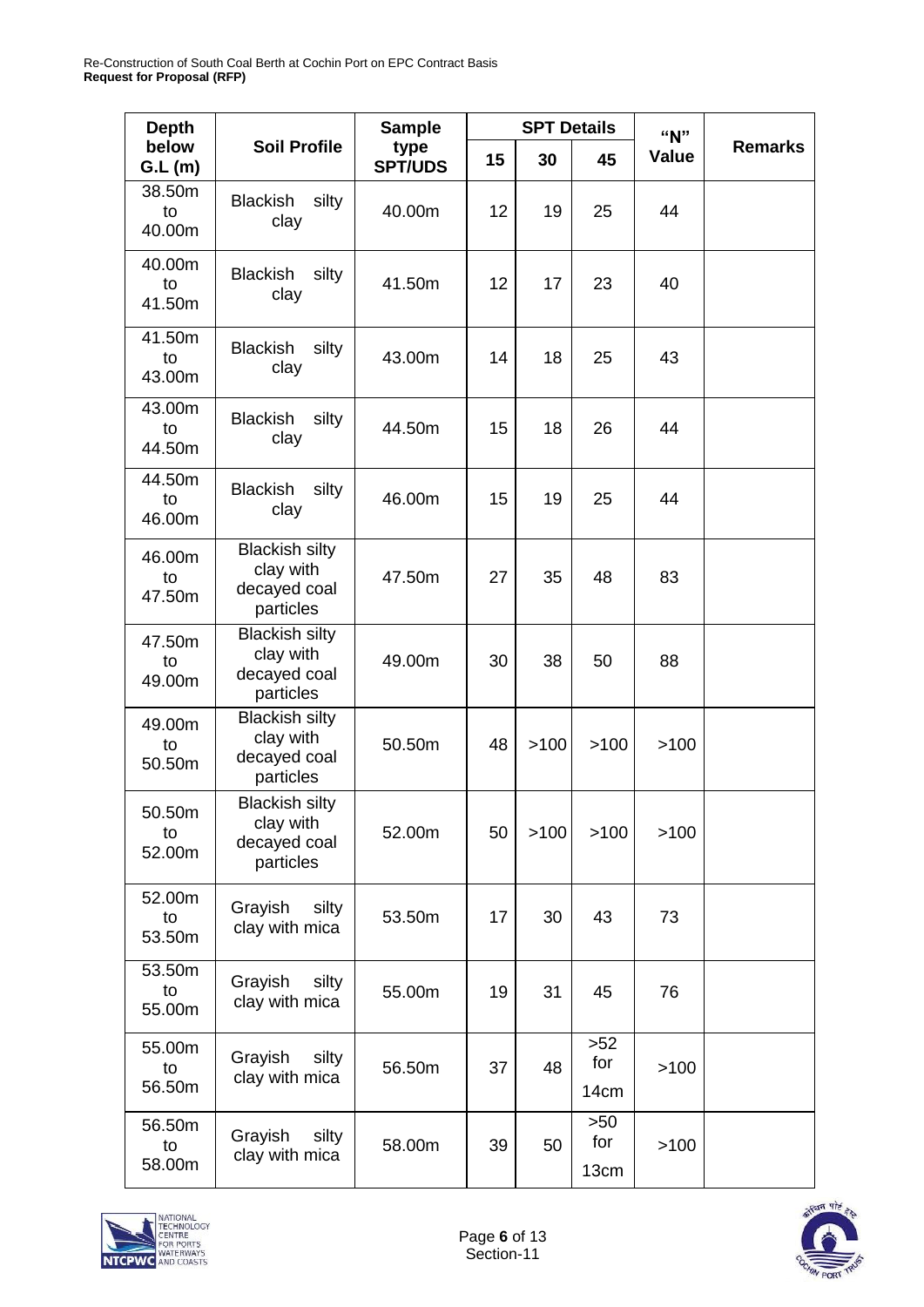| <b>Depth</b>           |                                                                          | <b>Sample</b>          |    | <b>SPT Details</b> |                                 | "N"          |                |
|------------------------|--------------------------------------------------------------------------|------------------------|----|--------------------|---------------------------------|--------------|----------------|
| below<br>GL(m)         | <b>Soil Profile</b>                                                      | type<br><b>SPT/UDS</b> | 15 | 30                 | 45                              | <b>Value</b> | <b>Remarks</b> |
| 58.00m<br>to<br>59.50m | Grayish<br>silty<br>clay with mica                                       | 59.50m                 | 12 | 30                 | 36                              | 66           |                |
| 59.50m<br>to<br>61.00m | <b>Blackish sandy</b><br>silty clay with<br>mica                         | 61.00m                 | 14 | 32                 | 37                              | 69           |                |
| 61.00m<br>to<br>62.50m | <b>Blackish silty</b><br>clay with<br>decayed coal<br>particles          | 62.50m                 | 21 | 60                 | $>40$<br>for<br>5cm             | >100         |                |
| 62.50m<br>to<br>64.00m | <b>Blackish silty</b><br>clay with<br>decayed coal<br>particles          | 64.00m                 | 22 | 62                 | $>38$<br>for<br>5cm             | >100         |                |
| 64.00m<br>to<br>65.50m | <b>Blackish silty</b><br>clay with<br>decayed coal<br>particles          | 65.50m                 | 22 | 60                 | $>40$<br>for<br>5cm             | >100         |                |
| 65.50m<br>to<br>67.00m | <b>Blackish silty</b><br>clay with<br>decayed coal<br>particles          | 67.00m                 | 23 | 63                 | $>37$<br>for<br>5cm             | >100         |                |
| 67.00m<br>to<br>68.50m | <b>Blackish</b><br>silty<br>with<br>clay<br>decayed<br>coal<br>particles | 68.50m                 | 22 | 64                 | $>36$<br>for<br>4 <sub>cm</sub> | >100         |                |
| 68.50m<br>to<br>70.00m | <b>Blackish silty</b><br>clay with<br>decayed coal<br>particles          | 70.00m                 | 23 | 65                 | >35<br>for<br>4 <sub>cm</sub>   | >100         |                |

### Bore log data of Marine Bore Hole – 2

| Depth<br>below             | <b>Soil Profile</b>                               | <b>Sample</b><br>type<br><b>SPT/UDS</b> |    | <b>SPT Details</b> |              | $\mathbf{``N''}$ | <b>Remarks</b>   |
|----------------------------|---------------------------------------------------|-----------------------------------------|----|--------------------|--------------|------------------|------------------|
| GL(m)                      |                                                   |                                         | 15 | 30                 | 45           | <b>Value</b>     |                  |
| 0 <sub>m</sub> to<br>1.50m | Very loose silty<br>with<br>clay<br>sea<br>shells | 1.50m                                   | 1  | 1                  | $\theta$     | 01               | Washed<br>sample |
| $1.50m$ to<br>3.00m        | Very loose silty<br>with<br>clay<br>sea<br>shells | 3.00 <sub>m</sub>                       | 1  | $\overline{0}$     | $\mathbf{1}$ | 01               | Washed<br>sample |



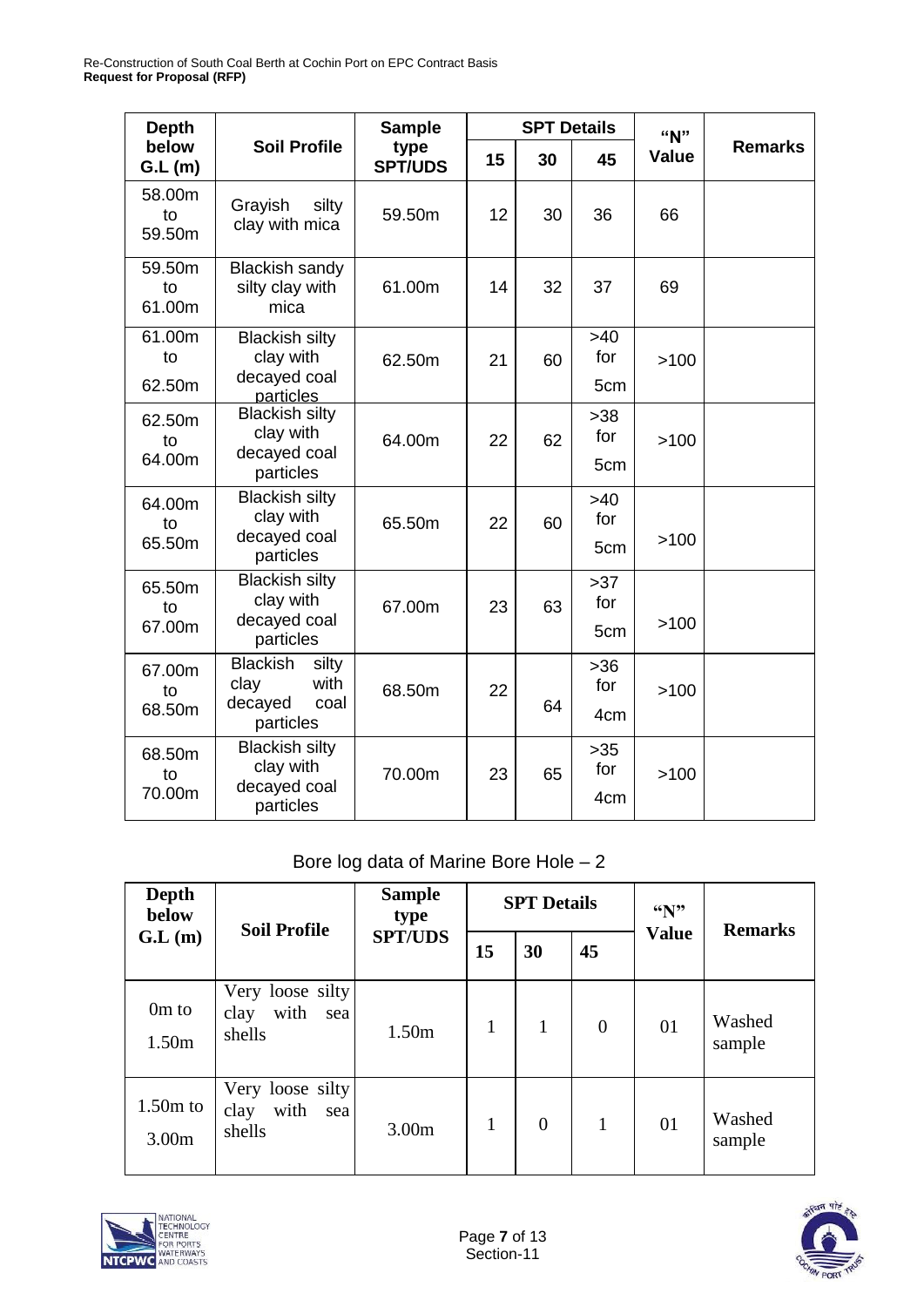| <b>Depth</b><br>below           | <b>Soil Profile</b>                                                 | <b>Sample</b><br>type | <b>SPT</b> Details |                |                  | $\mathbf{``N''}$ | <b>Remarks</b>   |
|---------------------------------|---------------------------------------------------------------------|-----------------------|--------------------|----------------|------------------|------------------|------------------|
| G.L(m)                          |                                                                     | <b>SPT/UDS</b>        | 15                 | 30             | 45               | <b>Value</b>     |                  |
| $3.00m$ to<br>4.50m             | Very loose silty<br>clay with<br>sea<br>shells                      | 4.50m                 | $\mathbf{1}$       | $\mathbf{1}$   | $\boldsymbol{0}$ | 01               | Washed<br>sample |
| $4.50m$ to<br>6.00m             | Very loose silty<br>clay with<br>sea<br>shells                      | 6.00m                 | 3                  | $\overline{4}$ | 6                | 10               |                  |
| $6.00m$ to<br>7.50m             | Blackish<br>silty<br>clay with<br>sea<br>shells                     | 7.50m                 | $\overline{2}$     | 6              | 6                | 12               |                  |
| $7.50m$ to<br>9.00 <sub>m</sub> | Blackish<br>silty<br>clay with<br>sea<br>shells                     | 9.00 <sub>m</sub>     | 3                  | 5              | 8                | 13               |                  |
| $9.00m$ to<br>10.50m            | Blackish<br>silty<br>clay with<br>sea<br>shells                     | 10.50m                | $\overline{4}$     | $\overline{7}$ | 8                | 15               |                  |
| 10.50m<br>to<br>12.00m          | <b>Blackish</b><br>silty<br>clay with<br>sea<br>shells              | 12.00m                | 3                  | 6              | 5                | 11               |                  |
| to<br>13.50m                    | $\overline{12.0}$ 0m   Blackish silty<br>clay with<br>sea<br>shells | 13.50m                | $\overline{4}$     | $\tau$         | 5                | 12               |                  |
| 13.50m<br>to<br>15.00m          | silty<br>Blackish<br>clay with<br>sea<br>shells                     | 15.00m                | $\overline{4}$     | $\tau$         | $8\,$            | 15               |                  |
| 15.00m<br>to<br>16.50m          | <b>Blackish</b><br>silty<br>clay with<br>sea<br>shells              | 16.50m                | 5                  | $8\,$          | 6                | 14               |                  |



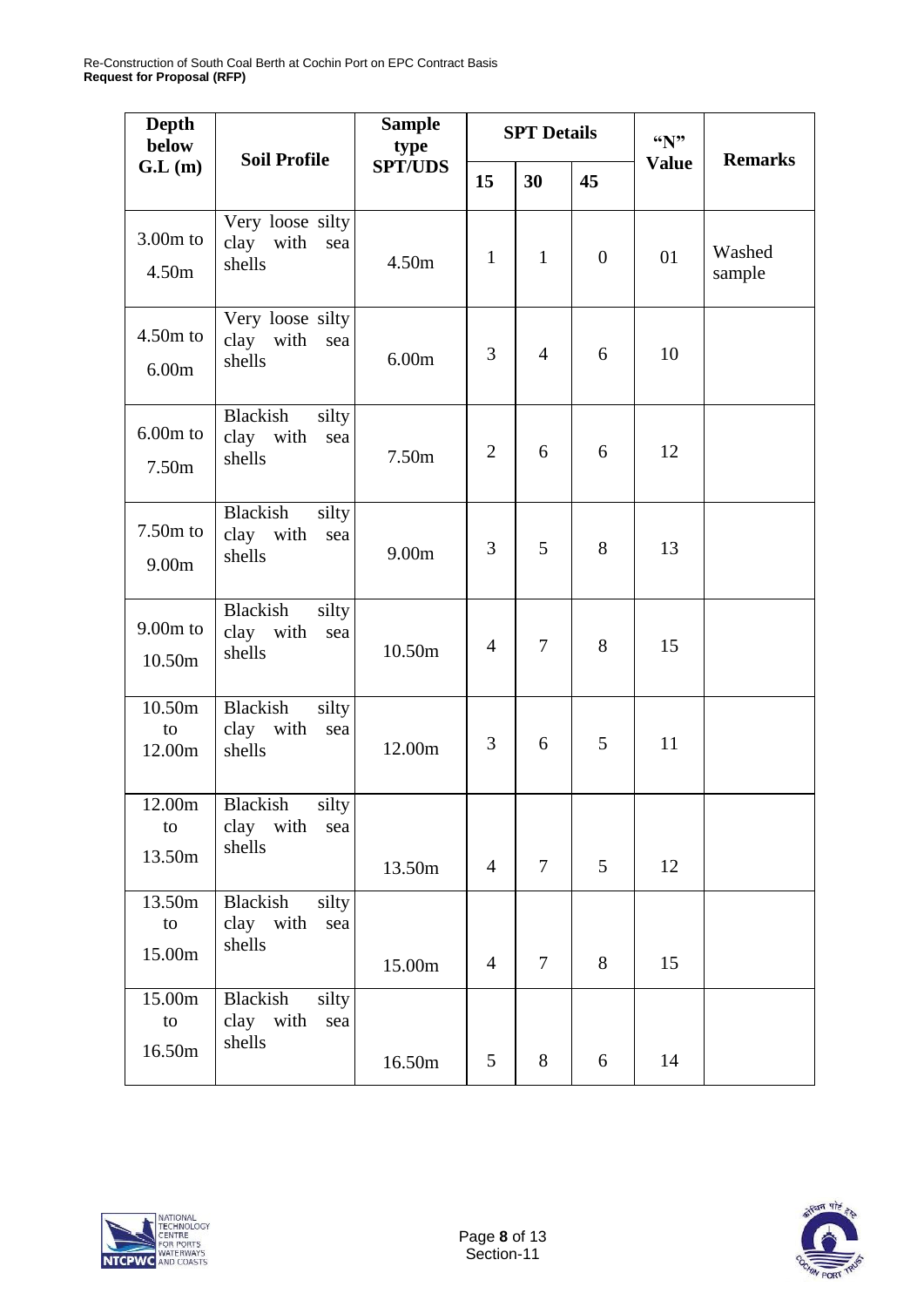| <b>Depth</b><br>below | <b>Soil Profile</b>                                                                     | <b>Sample</b><br>type | <b>SPT Details</b> |    |    | $\mathbf{``N''}$ | <b>Remarks</b> |
|-----------------------|-----------------------------------------------------------------------------------------|-----------------------|--------------------|----|----|------------------|----------------|
| G.L(m)                |                                                                                         | <b>SPT/UDS</b>        | 15                 | 30 | 45 | <b>Value</b>     |                |
| 16.50m<br>to          | Grayish<br>silty<br>clay with<br>fine<br>particles<br>of<br>whitish yellow<br>colour    |                       |                    |    |    |                  |                |
| 18.00m                |                                                                                         | 18.00m                | $\tau$             | 11 | 13 | 24               |                |
| 18.00m<br>to          | Grayish<br>silty<br>clay with<br>fine<br>particles<br>of<br>whitish<br>yellow<br>colour |                       |                    |    |    |                  |                |
| 19.50m                |                                                                                         | 19.50m                | 8                  | 17 | 22 | 39               |                |
| 19.50m<br>to          | Grayish<br>silty<br>clay with fine<br>particles<br>of<br>whitish<br>yellow<br>colour    |                       |                    |    |    |                  |                |
| 21.00m                |                                                                                         | 21.00m                | 9                  | 16 | 19 | 35               |                |
| 21.00m<br>to          | Grayish<br>silty<br>clay with<br>fine<br>particles<br>of<br>whitish<br>yellow<br>colour |                       |                    |    |    |                  |                |
| 23.50m                |                                                                                         | 23.50m                | 10                 | 20 | 26 | 46               |                |
| 23.50m<br>to          | Grayish<br>silty<br>clay with<br>fine<br>particles<br>of<br>yellow<br>whitish<br>colour |                       |                    |    |    |                  |                |
| 25.00m                |                                                                                         | 25.00m                | 14                 | 22 | 23 | 45               |                |
| 25.00m<br>to          | Grayish<br>silty<br>clay with fine<br>particles<br>of<br>whitish<br>yellow<br>colour    |                       |                    |    |    |                  |                |
| 26.50m                |                                                                                         | 26.50m                | 10                 | 17 | 18 | 35               |                |



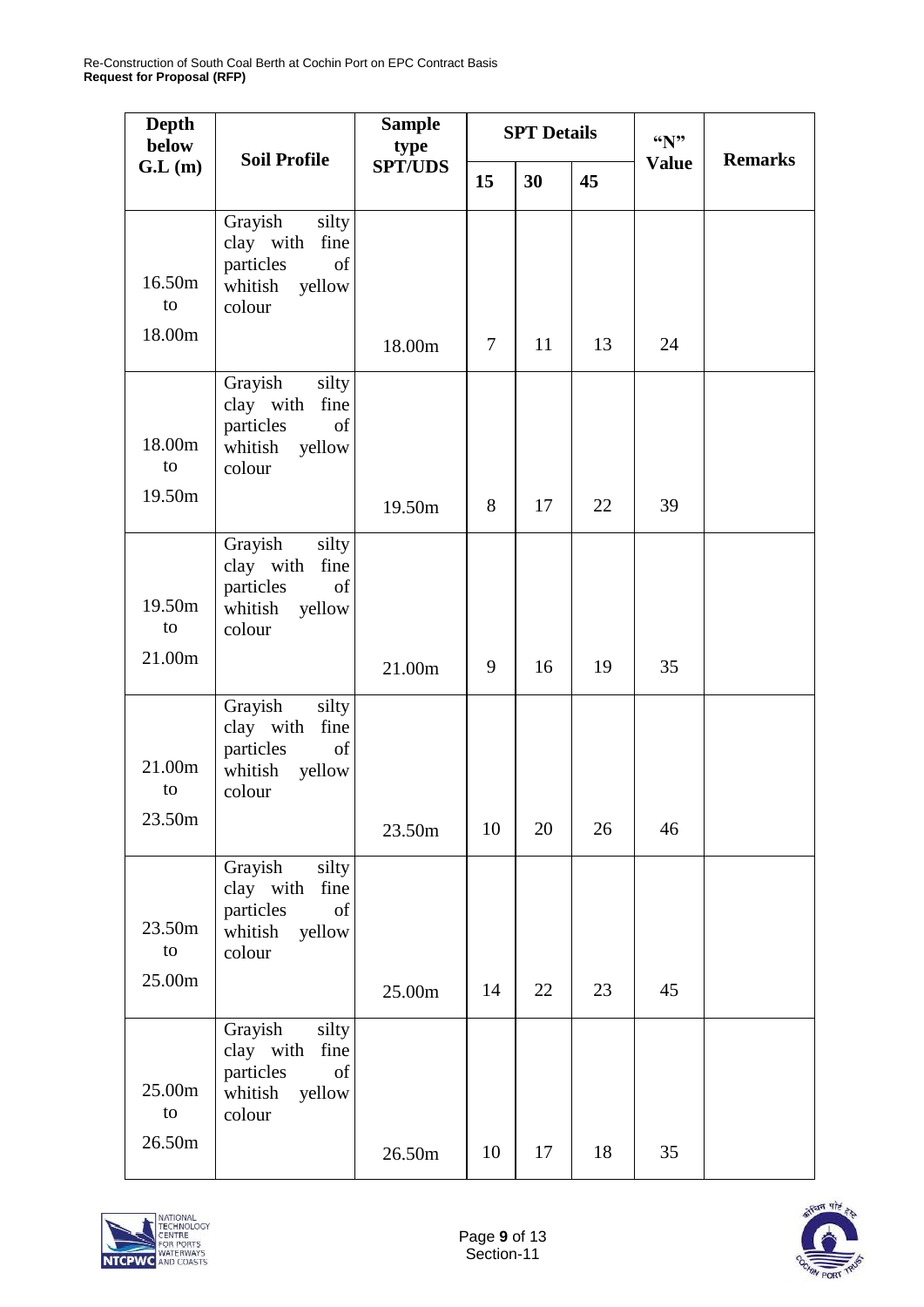| <b>Depth</b><br>below  | <b>Soil Profile</b>                                |                | <b>SPT Details</b> |    |    | $\mathbf{``N''}$ | <b>Remarks</b> |
|------------------------|----------------------------------------------------|----------------|--------------------|----|----|------------------|----------------|
| GL(m)                  |                                                    | <b>SPT/UDS</b> | 15                 | 30 | 45 | <b>Value</b>     |                |
| 26.50m<br>to<br>28.00m | Silty clay<br>in<br>whitist<br>grey<br>colour      | 28.00m         | 16                 | 30 | 43 | 73               |                |
| 28.00m<br>to<br>29.50m | Silty clay<br>in<br>whitist<br>grey<br>colour      | 29.50m         | 19                 | 35 | 42 | 77               |                |
| 29.50m<br>to<br>31.00m | Grayish<br>silty<br>clay with shells<br>and kankar | 31.00m         | 21                 | 37 | 41 | 78               |                |
| 31.00m<br>to<br>32.50m | Grayish<br>silty<br>clay with shells<br>and kankar | 32.50m         | 27                 | 33 | 47 | 80               |                |
| 32.50m<br>to<br>34.00m | Grayish<br>silty<br>clay with shells<br>and kankar | 34.00m         | 19                 | 17 | 21 | 38               |                |
| 34.00m<br>to<br>35.50m | in<br>Silty clay<br>greenish<br>gray<br>colour     | 35.50m         | 17                 | 16 | 25 | 41               |                |
| 35.50m<br>to<br>37.00m | Silty clay<br>in<br>greenish<br>gray<br>colour     | 37.00m         | 19                 | 20 | 25 | 45               |                |
| 37.00m<br>to<br>38.50m | silty<br>Blackish<br>clay                          | 38.50m         | 13                 | 19 | 24 | 43               |                |
| 38.50m<br>to<br>40.00m | Blackish<br>silty<br>clay                          | 40.00m         | 14                 | 21 | 22 | 43               |                |
| 40.00m<br>to<br>41.50m | silty<br>Blackish<br>clay                          | 41.50m         | 14                 | 19 | 21 | 40               |                |



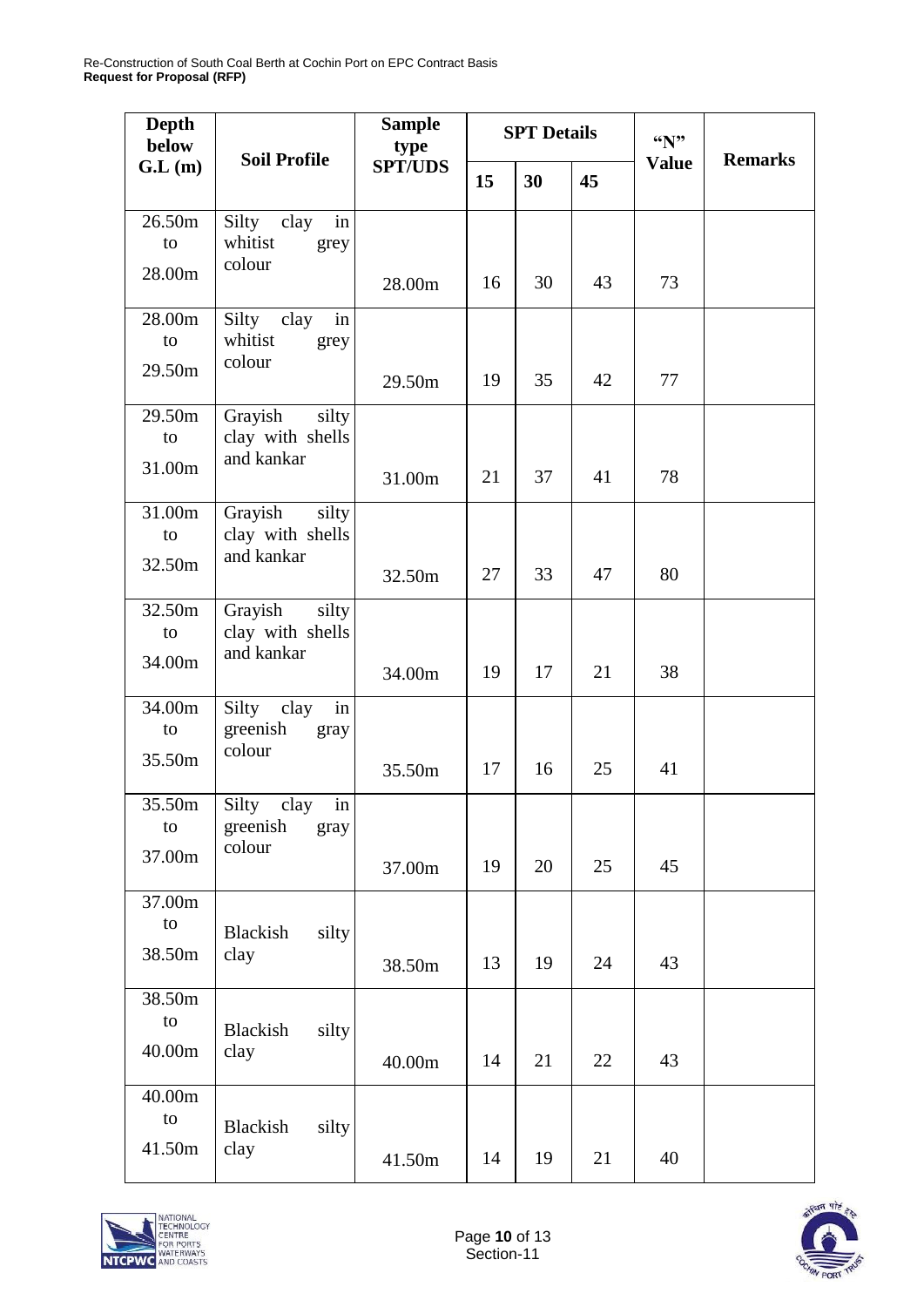Re-Construction of South Coal Berth at Cochin Port on EPC Contract Basis **Request for Proposal (RFP)**

| <b>Depth</b><br>below  | <b>Soil Profile</b>                                                      | <b>Sample</b><br>type |    | <b>SPT Details</b> |                     | $\mathbf{``N''}$ | <b>Remarks</b> |
|------------------------|--------------------------------------------------------------------------|-----------------------|----|--------------------|---------------------|------------------|----------------|
| G.L(m)                 |                                                                          | <b>SPT/UDS</b>        | 15 | 30                 | 45                  | <b>Value</b>     |                |
| 41.50m<br>to<br>43.00m | Blackish<br>silty<br>clay                                                | 43.00m                | 16 | 16                 | 29                  | 45               |                |
| 43.00m<br>to<br>44.50m | Blackish<br>silty<br>clay                                                | 44.50m                | 13 | 17                 | 29                  | 46               |                |
| 44.50m<br>to<br>46.00m | <b>Blackish</b><br>silty<br>clay                                         | 46.00m                | 14 | 23                 | 27                  | 50               |                |
| 46.00m<br>to<br>47.50m | <b>Blackish</b><br>silty<br>with<br>clay<br>decayed<br>coal<br>particles | 47.50m                | 28 | 37                 | 47                  | 84               |                |
| 47.50m<br>to<br>49.00m | <b>Blackish</b><br>silty<br>clay<br>with<br>decayed<br>coal<br>particles | 49.00m                | 32 | 35                 | 52                  | 87               |                |
| 49.00m<br>to<br>50.50m | <b>Blackish</b><br>silty<br>clay<br>with<br>decayed<br>coal<br>particles | 50.50m                | 49 | >100               | >100<br>for<br>10cm | >100             |                |
| 50.50m<br>to<br>52.00m | <b>Blackish</b><br>silty<br>clay<br>with<br>decayed<br>coal<br>particles | 52.00m                | 52 | >100               | >100                | >100             |                |
| 52.00m<br>to<br>53.50m | Grayish<br>silty<br>clay with mica                                       | 53.50m                | 16 | >100               | >100<br>for<br>12cm | >100             |                |



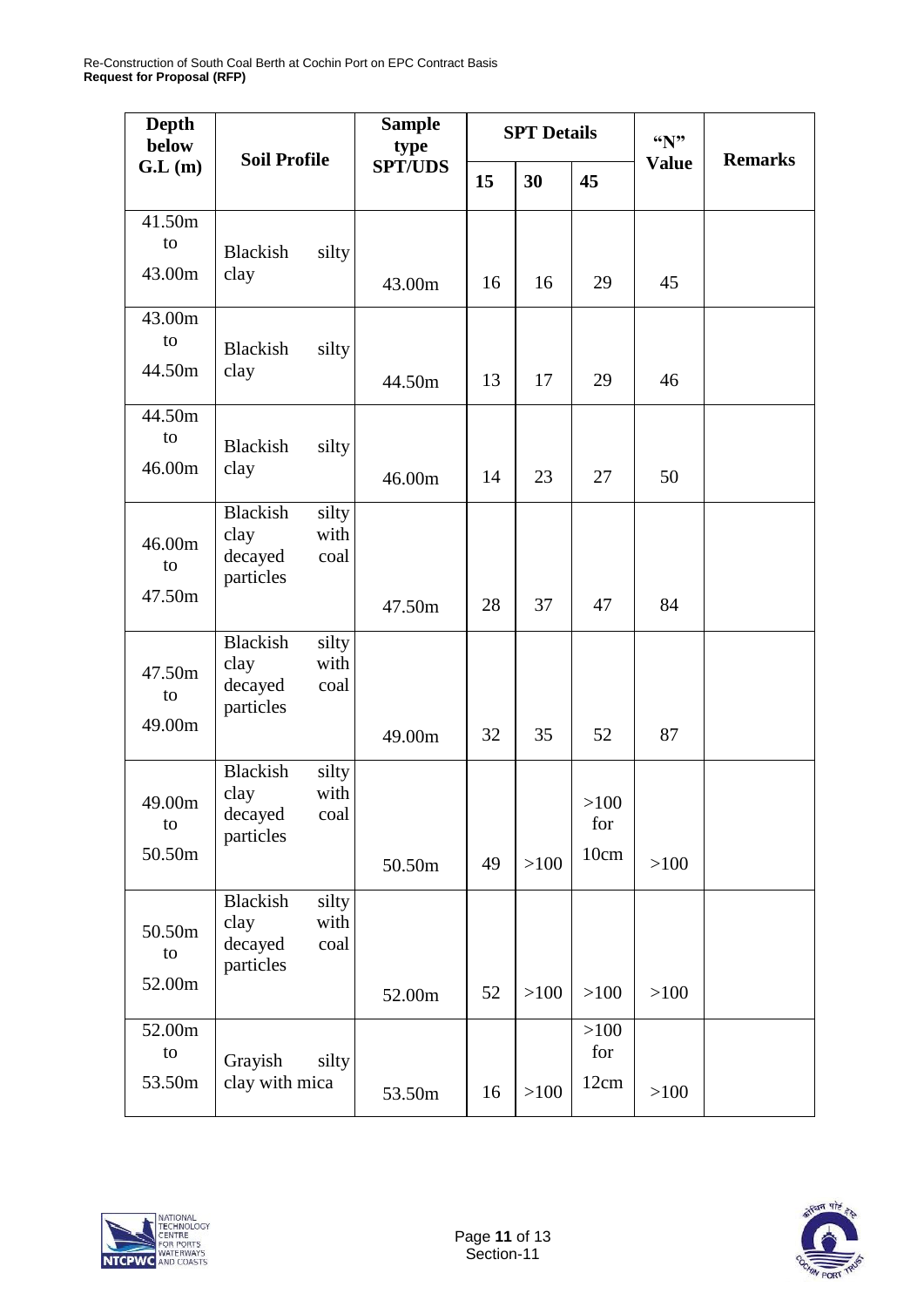Re-Construction of South Coal Berth at Cochin Port on EPC Contract Basis **Request for Proposal (RFP)**

| <b>Depth</b><br>below  | <b>Soil Profile</b>                                                      | <b>Sample</b><br>type |    | <b>SPT</b> Details |                      | $\mathbf{``N''}$ | <b>Remarks</b> |
|------------------------|--------------------------------------------------------------------------|-----------------------|----|--------------------|----------------------|------------------|----------------|
| GL(m)                  |                                                                          | <b>SPT/UDS</b>        | 15 | 30                 | 45                   | <b>Value</b>     |                |
| 53.50m<br>to<br>55.00m | Grayish<br>silty<br>clay with mica                                       | 55.00m                | 21 | 35                 | 49                   | 84               |                |
| 55.00m<br>to<br>56.50m | Grayish<br>silty<br>clay with mica                                       | 56.50m                | 34 | 48                 | $>49$<br>for<br>13cm | >100             |                |
| 56.50m<br>to<br>58.00m | Grayish<br>silty<br>clay with mica                                       | 58.00m                | 42 | 50                 | $>46$<br>for<br>15cm | $>100$           |                |
| 58.00m<br>to<br>59.50m | Grayish<br>silty<br>clay with mica                                       | 59.50m                | 15 | 35                 | 32                   | 67               |                |
| 59.50m<br>to<br>61.00m | Blackish<br>sandy<br>silty clay<br>with<br>mica                          | 61.00m                | 13 | 32                 | 37                   | 69               |                |
| 61.00m<br>to<br>62.50m | <b>Blackish</b><br>silty<br>with<br>clay<br>decayed<br>coal<br>particles | 62.50m                | 27 | 60                 | $>38$<br>for<br>7cm  | >100             |                |
| 62.50m<br>to<br>64.00m | <b>Blackish</b><br>silty<br>with<br>clay<br>decayed<br>coal<br>particles | 64.00m                | 31 | 62                 | $>42$<br>for<br>6cm  | >100             |                |
| 64.00m<br>to<br>65.50m | Blackish<br>silty<br>clay<br>with<br>decayed<br>coal<br>particles        | 65.50m                | 35 | 60                 | $>45$<br>for<br>7cm  | >100             |                |



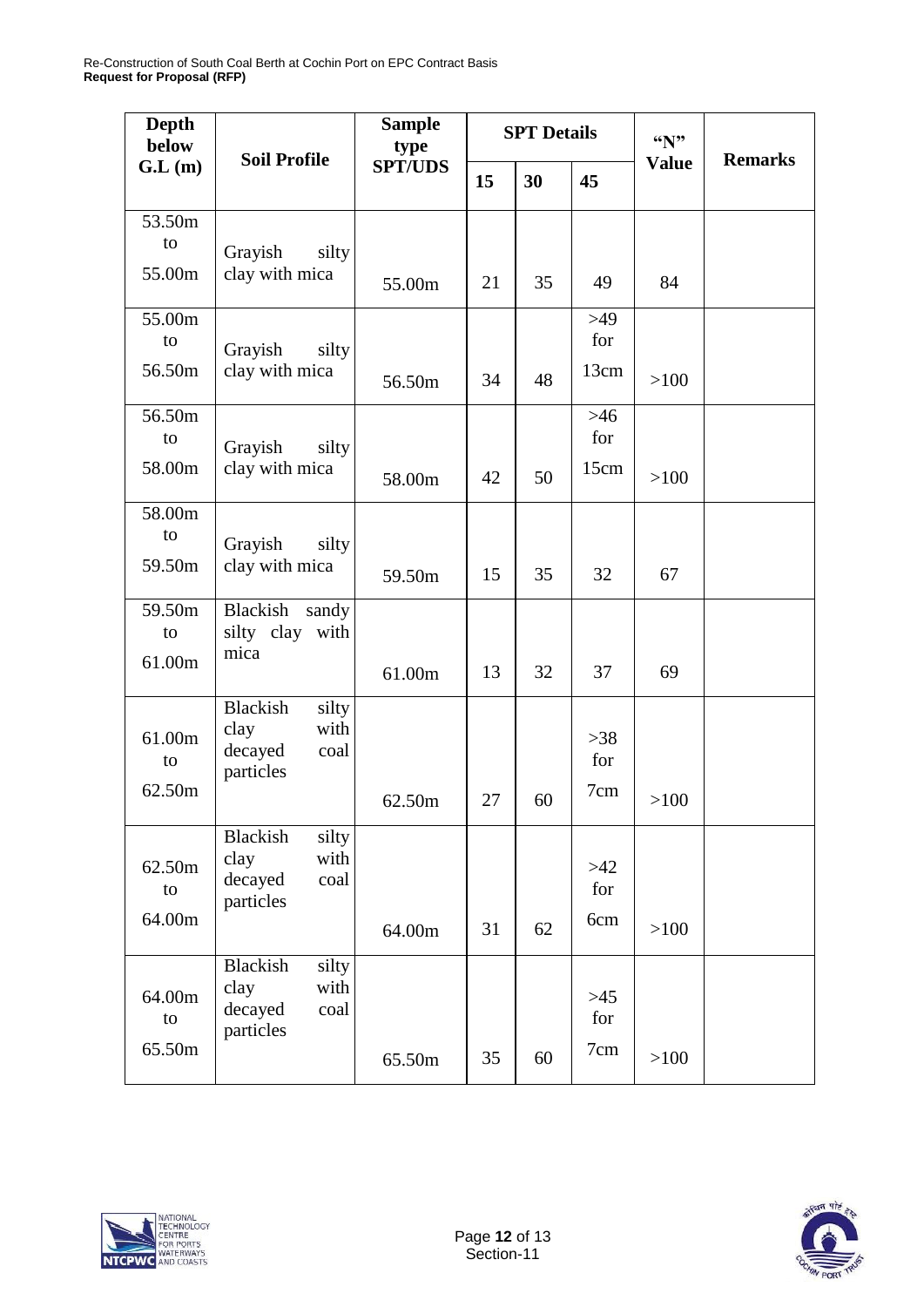| <b>Depth</b><br>below  | <b>Soil Profile</b>                             |                       | <b>Sample</b><br>type<br><b>SPT/UDS</b> |    | <b>SPT Details</b> |                     | $\mathbf{``N''}$ | <b>Remarks</b> |
|------------------------|-------------------------------------------------|-----------------------|-----------------------------------------|----|--------------------|---------------------|------------------|----------------|
| GL(m)                  |                                                 |                       |                                         | 15 | 30                 | 45                  | <b>Value</b>     |                |
| 65.50m<br>to<br>67.00m | Blackish<br>clay<br>decayed<br>particles        | silty<br>with<br>coal | 67.00m                                  | 34 | 63                 | $>45$<br>for<br>4cm | >100             |                |
|                        | <b>Blackish</b>                                 | silty                 |                                         |    |                    |                     |                  |                |
| 67.00m<br>to           | clay<br>decayed<br>particles                    | with<br>coal          |                                         |    |                    | $>42$<br>for        |                  |                |
| 68.50m                 |                                                 |                       | 68.50m                                  | 38 | 64                 | 6cm                 | >100             |                |
| 68.50m<br>to<br>70.00m | <b>Blackish</b><br>clay<br>decayed<br>particles | silty<br>with<br>coal | 70.00m                                  | 43 | 65                 | $>46$<br>for<br>8cm | >100             |                |

#### **5 RECCOMENDATION**

5.1 Based on the physical observation from the two bore holes, it is observed that N – Value is greater than 70 from (-) 26.50m to (-) 32.50m. Tentative founding level of pile may be fixed as (-) 37m and further it can be finalized based on detailed analysis during design stage.

#### **Note:**

Full Report will be hosted in the websites and the interested bidders may download the same.



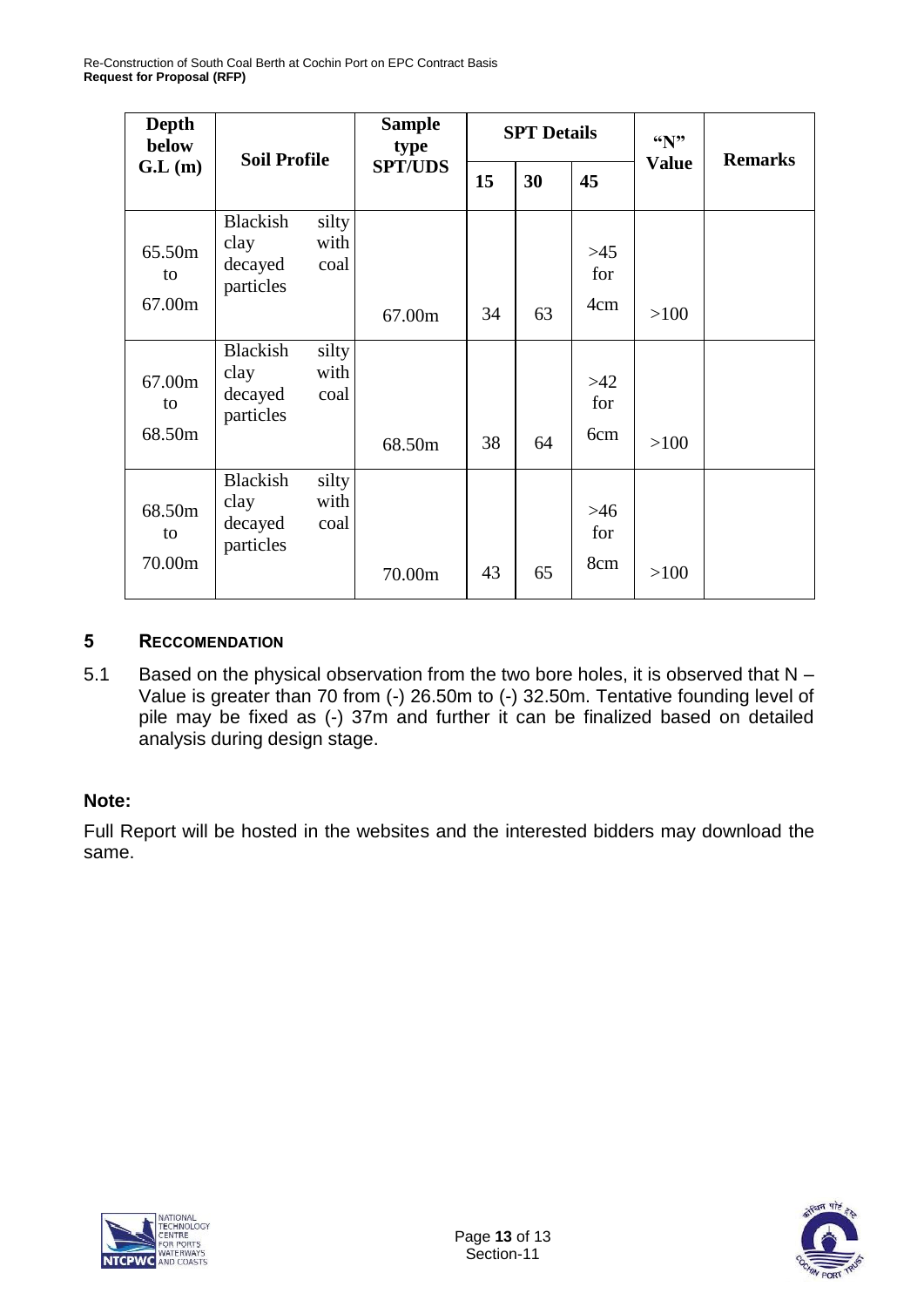# **VOLUME – IV SECTION – 12 Oceanographic Surveys (Bathymetry)**